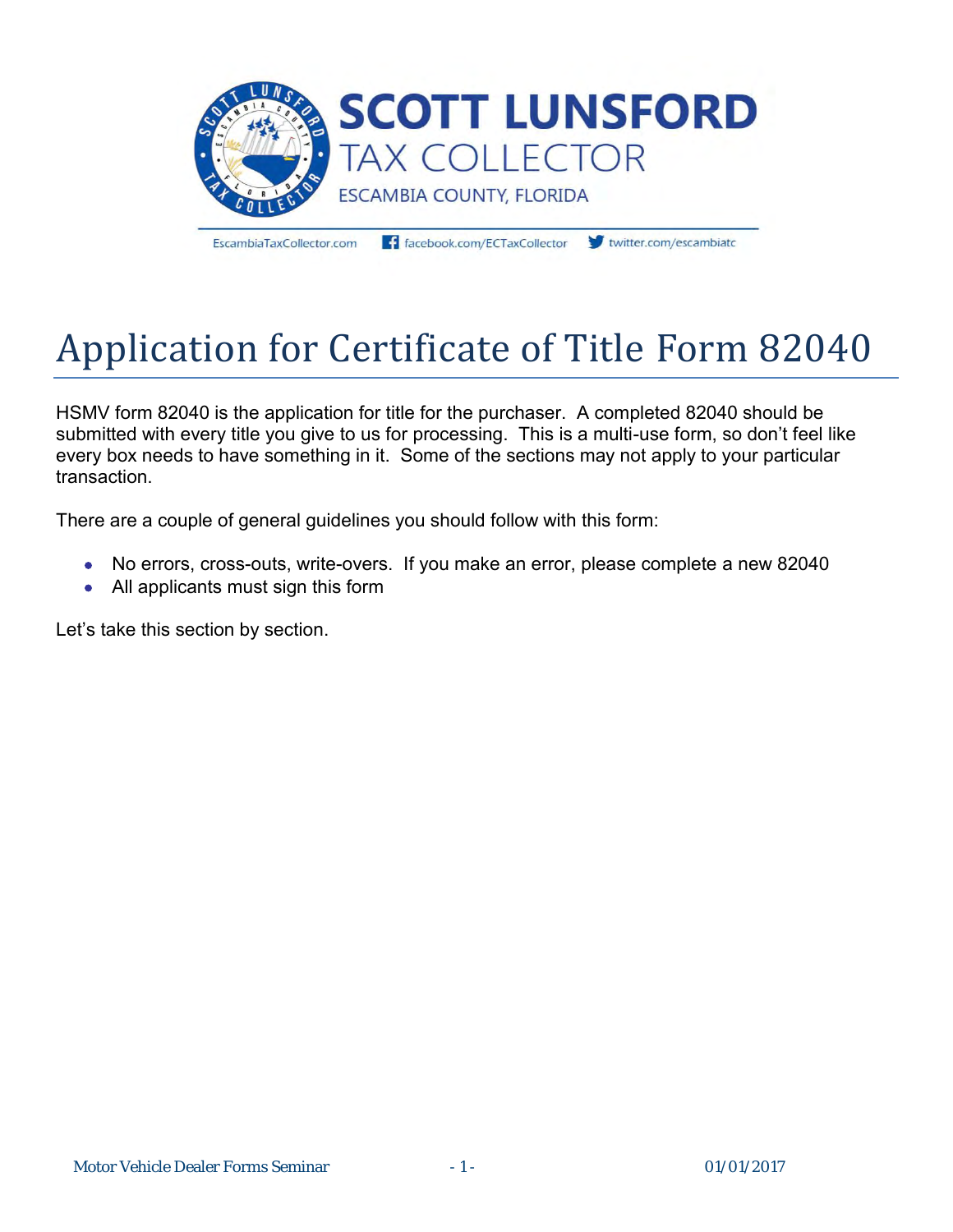# FLORIDA DEPARTMENT OF HIGHWAY SAFETY AND MOTOR VEHICLES<br>APPLICATION FOR CERTIFICATE OF TITLE WITH/WITHOUT REGISTRATION

| APPLICATION TYPE:                                                                                                                                                                                                        |                                                                                                                                |                                                                                      |                         |                                 |                                                   |                             | TRANSFER VEHICLE TYPE NOTOR VEHICLE SWORLE HOME VESSEL OFF-HIGHWAY VEHICLE: ATV AOV NO<br>OWNER / APPLICANT INFORMATION |                   |                                       |                                             |             |                               |                        |                                                                                                                            |
|--------------------------------------------------------------------------------------------------------------------------------------------------------------------------------------------------------------------------|--------------------------------------------------------------------------------------------------------------------------------|--------------------------------------------------------------------------------------|-------------------------|---------------------------------|---------------------------------------------------|-----------------------------|-------------------------------------------------------------------------------------------------------------------------|-------------------|---------------------------------------|---------------------------------------------|-------------|-------------------------------|------------------------|----------------------------------------------------------------------------------------------------------------------------|
| ner Number                                                                                                                                                                                                               |                                                                                                                                | Check this box if you are requesting<br>the certificate of title to be printed.<br>3 |                         |                                 |                                                   | Are you a Florida resident? | Owner<br>ves the                                                                                                        |                   | Co-Owner<br>yes no                    |                                             | Link Number |                               |                        | <b>Fleet Number</b>                                                                                                        |
|                                                                                                                                                                                                                          |                                                                                                                                |                                                                                      |                         |                                 | Are you an allen?                                 |                             | yes.                                                                                                                    |                   | $1$                                   |                                             |             |                               |                        |                                                                                                                            |
| DR . NO NOTE: When juri ownership, please indicate if for or fend' a to be shown on life when assed. If nother box is checked, the life will be issued with "and."                                                       | Faspicatie: L.J.Life Estate/Remainder Person                                                                                   |                                                                                      | Tenancy By the Entirely |                                 |                                                   |                             | With Rights of Suniversity                                                                                              |                   |                                       | <b>DELL</b> Quiner's County of Residence    |             |                               |                        |                                                                                                                            |
| Disnar's Name As it Appears on Driver License (Rirst, Pull Middle/Maloen, & Last Name)                                                                                                                                   |                                                                                                                                |                                                                                      |                         |                                 |                                                   |                             | Owners Email Address                                                                                                    |                   |                                       | Date of Broy                                | 288         |                               |                        | FL Driver License or FEID/3uffs #                                                                                          |
|                                                                                                                                                                                                                          |                                                                                                                                |                                                                                      |                         |                                 |                                                   |                             |                                                                                                                         |                   |                                       |                                             |             |                               |                        |                                                                                                                            |
| Co-OwnerLessee's Name As it Appears on Criver License (First, Full Middle-Malden, & Last Name)                                                                                                                           |                                                                                                                                |                                                                                      |                         |                                 |                                                   |                             | <b>Co-Queers Lessee's Rical Assless</b>                                                                                 |                   |                                       | Date of lives                               | Sex         |                               |                        | FL Driver License or FRID Durin R.                                                                                         |
|                                                                                                                                                                                                                          |                                                                                                                                |                                                                                      |                         |                                 |                                                   |                             |                                                                                                                         |                   |                                       |                                             |             |                               |                        |                                                                                                                            |
| Owner's Malling Address (Mandatory unless a member of the Military)                                                                                                                                                      |                                                                                                                                |                                                                                      |                         |                                 |                                                   | City                        |                                                                                                                         |                   |                                       |                                             |             | tham                          | 200                    |                                                                                                                            |
| Co-Oeners/Lessee's Maling Address (Mandatory Unicus a member of the Military)                                                                                                                                            |                                                                                                                                |                                                                                      |                         |                                 |                                                   | City                        |                                                                                                                         |                   |                                       |                                             |             | Distr                         | 206                    |                                                                                                                            |
|                                                                                                                                                                                                                          |                                                                                                                                |                                                                                      |                         |                                 |                                                   |                             |                                                                                                                         |                   |                                       |                                             |             |                               |                        |                                                                                                                            |
| Owner situation's Physical Street Address in Figrida (Mandatory unless a member of the Military)                                                                                                                         |                                                                                                                                |                                                                                      |                         |                                 |                                                   | City                        |                                                                                                                         |                   |                                       |                                             |             | 25m                           | 216                    |                                                                                                                            |
|                                                                                                                                                                                                                          |                                                                                                                                |                                                                                      |                         |                                 |                                                   |                             |                                                                                                                         |                   |                                       |                                             |             |                               |                        |                                                                                                                            |
| Mobile Home Physical Address (if applicable) Chock if in a mobile home rontal pork with 10 or more lots.                                                                                                                 |                                                                                                                                |                                                                                      |                         |                                 |                                                   | City                        |                                                                                                                         |                   |                                       |                                             |             | 2tate                         | 20                     |                                                                                                                            |
| Mail To Cubbrier Name (if different Front Above Owner)                                                                                                                                                                   |                                                                                                                                |                                                                                      |                         |                                 | Mal To Customer's Email Address                   |                             |                                                                                                                         |                   |                                       | Date of Birth                               | Des.        |                               |                        | FL Driver License or FEID/Suffix #                                                                                         |
|                                                                                                                                                                                                                          |                                                                                                                                |                                                                                      |                         |                                 |                                                   |                             |                                                                                                                         |                   |                                       |                                             |             |                               |                        |                                                                                                                            |
| Mail To Customer Accress it different From Above Maling Abdressi                                                                                                                                                         |                                                                                                                                |                                                                                      |                         |                                 |                                                   | City.                       |                                                                                                                         |                   |                                       |                                             |             | <b>Glade</b>                  | Zio                    |                                                                                                                            |
|                                                                                                                                                                                                                          |                                                                                                                                |                                                                                      |                         |                                 |                                                   |                             |                                                                                                                         |                   |                                       |                                             |             |                               |                        |                                                                                                                            |
| $\mathbf{z}$<br>Colvessel Identification Number<br>œ                                                                                                                                                                     |                                                                                                                                |                                                                                      |                         |                                 |                                                   | Make Manufacturer           | MOTOR VEHICLE , MOBILE HOME OR VESSEL DESCRIPTION<br>Year                                                               |                   | Body                                  | Color                                       |             |                               | Florida Title Number   |                                                                                                                            |
| 15                                                                                                                                                                                                                       |                                                                                                                                |                                                                                      |                         |                                 | 10                                                |                             | 17                                                                                                                      |                   | 18                                    | 10                                          |             | 20                            |                        |                                                                                                                            |
| revious Ditate of issue                                                                                                                                                                                                  |                                                                                                                                | License Plate or Vessel Registedon Number                                            |                         | Weight                          |                                                   | Longin                      |                                                                                                                         | BHP/CC            | GWN/LOC                               |                                             |             | VAN UGE, IF APPLICABLE        |                        |                                                                                                                            |
| 21                                                                                                                                                                                                                       | 22                                                                                                                             |                                                                                      |                         | 23                              | 粍                                                 |                             | 25                                                                                                                      |                   | 26                                    |                                             |             | <b>FASSENGER</b>              |                        | OTHER<br>Ð                                                                                                                 |
|                                                                                                                                                                                                                          | <b>TYPE</b>                                                                                                                    |                                                                                      |                         |                                 | <b>HULL MATERSAL</b>                              |                             |                                                                                                                         | PROPULSION        |                                       |                                             | <b>FUEL</b> |                               |                        | DRAFT OF VESSEL                                                                                                            |
| Coen Motorboat                                                                                                                                                                                                           |                                                                                                                                |                                                                                      |                         |                                 |                                                   |                             |                                                                                                                         |                   |                                       |                                             |             |                               |                        |                                                                                                                            |
|                                                                                                                                                                                                                          | Houseboat                                                                                                                      | Personal Watercraft                                                                  |                         | Wood                            | Aluminum                                          |                             | <b>D</b> Vboard                                                                                                         | $\Box$ $2n$       |                                       | $\Box$ Gas                                  |             |                               |                        | (The depth of autor a)                                                                                                     |
| Cebin Molorboat                                                                                                                                                                                                          | Ponton                                                                                                                         | <b>D</b> Cance                                                                       |                         | Fibergiass                      | $\Box$ See                                        |                             | <b>Distant</b>                                                                                                          | Air Propelled     |                                       | Detel 2                                     |             |                               | whole change           |                                                                                                                            |
| Ausliery Selboat Airboat                                                                                                                                                                                                 |                                                                                                                                | <b>Di</b> Other                                                                      |                         | Wood Fibergless                 |                                                   |                             | BreatluD Breach LI                                                                                                      |                   |                                       | <b>Electro</b>                              |             |                               | FT.                    | 2%                                                                                                                         |
| <b>CI Infinisie</b>                                                                                                                                                                                                      | Saiboat                                                                                                                        |                                                                                      | Specty                  | Other                           | <b>Spirity</b>                                    |                             | <b>C</b> Other                                                                                                          |                   |                                       | <b>Different</b>                            | Specty      |                               |                        | inghand all tashorty                                                                                                       |
|                                                                                                                                                                                                                          |                                                                                                                                |                                                                                      |                         |                                 | <b>USE OF VESSEL V CONSIGLE</b>                   |                             |                                                                                                                         | ш                 |                                       |                                             |             |                               | <b><i>FREVIOUS</i></b> |                                                                                                                            |
| Recreational (Pleasure)                                                                                                                                                                                                  |                                                                                                                                | Commercial Blue Crab                                                                 |                         |                                 | Commercial Stone Crab.<br>Commercial Shamp Recip. |                             | Government<br>Commercial Charter                                                                                        |                   | Commercial Sponge<br>Commercial Other |                                             |             |                               | OUT-OF-STATE           |                                                                                                                            |
| Contentent Connecial Fat Connecial Live Bat<br>El Exempt                                                                                                                                                                 | Hire (Livery)                                                                                                                  | Commercal Mackerel                                                                   |                         |                                 |                                                   |                             | Commercial Shang Non-Recip. [3] Commercial Cyster                                                                       |                   |                                       | Commercial Spiney Lobster                   |             |                               |                        |                                                                                                                            |
| Previously Federally Documented Vessel, Altach Copy of:                                                                                                                                                                  |                                                                                                                                |                                                                                      |                         |                                 |                                                   |                             |                                                                                                                         |                   | State of Principal Use                |                                             |             |                               |                        |                                                                                                                            |
|                                                                                                                                                                                                                          | U.S. Coast Guard Release From Documentation Form: or 2 F                                                                       |                                                                                      |                         |                                 | Copy of Canceled Documentation Papers             |                             |                                                                                                                         |                   |                                       |                                             |             |                               |                        |                                                                                                                            |
|                                                                                                                                                                                                                          |                                                                                                                                |                                                                                      |                         |                                 |                                                   |                             | <b>BRANDS, USAGE AND TYPE (Check Applicable Boxes)</b>                                                                  |                   |                                       |                                             |             |                               |                        |                                                                                                                            |
| <b>SHORT TERM LEASE</b><br>ASSEMBLED FROM PARTS                                                                                                                                                                          |                                                                                                                                | LONG TERM LEASE<br><b>BONDED TITLE</b>                                               |                         | <b>REBULT</b><br><b>AUT CAR</b> | POLICE VEHICLE<br><b>GLIDER KIT</b>               |                             | PRIVATE USE<br>MANUF, BUY BACK                                                                                          |                   | TAXI CAB<br>REPLICA                   | PLOCO-<br><b>AUTONOMOUS</b>                 |             | <b>IEBV</b>                   |                        |                                                                                                                            |
|                                                                                                                                                                                                                          |                                                                                                                                |                                                                                      |                         |                                 |                                                   |                             | LIFNHOLDER INFORMATION                                                                                                  |                   |                                       |                                             |             |                               | <b>ELECTRIC</b>        |                                                                                                                            |
|                                                                                                                                                                                                                          | FEO = DL # and Day and Date of Birth El DMV Account #                                                                          |                                                                                      |                         |                                 |                                                   | Date of Lien                |                                                                                                                         | Lienholder's Name |                                       |                                             |             |                               |                        |                                                                                                                            |
| <b>CUSTOMER</b>                                                                                                                                                                                                          | 38                                                                                                                             |                                                                                      |                         |                                 |                                                   |                             |                                                                                                                         | 40                |                                       |                                             |             |                               |                        |                                                                                                                            |
|                                                                                                                                                                                                                          |                                                                                                                                |                                                                                      |                         | Liennoiders Appress             |                                                   |                             |                                                                                                                         | City              |                                       |                                             |             | <b>Diate</b>                  | Zi0                    |                                                                                                                            |
| <b>L'enhalders Email Address</b>                                                                                                                                                                                         |                                                                                                                                |                                                                                      |                         |                                 |                                                   |                             |                                                                                                                         |                   |                                       |                                             |             |                               |                        |                                                                                                                            |
|                                                                                                                                                                                                                          | If Lienholder authorizes the Department to send the motor vehicle or mobile home life to the owner, check box and counters on: |                                                                                      |                         |                                 |                                                   |                             |                                                                                                                         |                   |                                       |                                             |             |                               |                        |                                                                                                                            |
|                                                                                                                                                                                                                          | (Does not apply to vessalis). If box is not checked, title will be mailed to the first liamholder                              |                                                                                      |                         |                                 |                                                   |                             |                                                                                                                         |                   |                                       | (Signature of Lienholder's Representative). |             |                               |                        |                                                                                                                            |
| $5 -$                                                                                                                                                                                                                    |                                                                                                                                |                                                                                      |                         |                                 |                                                   |                             | TRANSFER TYPE                                                                                                           |                   |                                       |                                             |             |                               |                        |                                                                                                                            |
| A GAINERSHIP HAS TRANSFERRED, HOW AND WHEN WAS THE VEHICLE, MOBILE HOME, OR VESSEL ACCURRED?                                                                                                                             |                                                                                                                                |                                                                                      |                         |                                 |                                                   |                             |                                                                                                                         |                   |                                       |                                             |             |                               |                        |                                                                                                                            |
| 1200T                                                                                                                                                                                                                    | <b>REPOSSESSION</b>                                                                                                            |                                                                                      | COURT ORDER             |                                 | <b>OTHER GPECIEV</b>                              |                             |                                                                                                                         |                   |                                       | DATE ACQUIRED <sup>4</sup>                  |             |                               |                        |                                                                                                                            |
| s                                                                                                                                                                                                                        |                                                                                                                                |                                                                                      |                         |                                 |                                                   |                             | <b>ODOMETER DECLARATION</b>                                                                                             |                   |                                       |                                             |             |                               |                        |                                                                                                                            |
| RASSING: Federal and State law metables that you stude the milinger in correction with an applicable for a Certificate of Title, Failure to complete or providing a table statement may result in their or imprisonment. |                                                                                                                                |                                                                                      |                         |                                 |                                                   |                             |                                                                                                                         |                   |                                       |                                             |             |                               |                        |                                                                                                                            |
| IWE STATE THAT THIS IS OR IS ON DIGIT COOMETER NOW READS                                                                                                                                                                 |                                                                                                                                |                                                                                      |                         |                                 |                                                   |                             |                                                                                                                         |                   |                                       |                                             |             |                               |                        |                                                                                                                            |
| THAT TO THE SEST OF MY/OUR KNOWLEDGE THE ODDMETER READING:                                                                                                                                                               |                                                                                                                                |                                                                                      |                         |                                 |                                                   |                             |                                                                                                                         |                   |                                       | <b>XX POTENTIAL MULES, CATE READY</b>       |             |                               |                        |                                                                                                                            |
| 49 ⊟                                                                                                                                                                                                                     |                                                                                                                                | 1. REFLECTS ACTUAL MILEAGE.                                                          |                         |                                 |                                                   |                             | 2. IS IN EXCESS OF ITS MECHANICAL LIMITS.                                                                               |                   |                                       |                                             |             | 3. IS NOT THE ACTUAL MILEAGE. |                        |                                                                                                                            |
|                                                                                                                                                                                                                          |                                                                                                                                |                                                                                      |                         |                                 |                                                   |                             |                                                                                                                         |                   |                                       |                                             |             |                               |                        |                                                                                                                            |
|                                                                                                                                                                                                                          |                                                                                                                                |                                                                                      |                         |                                 |                                                   |                             | DEALER SALES TAX REPORT AND VEHICLE TRADE IN INFORMATION (IF APPLICABLE)                                                |                   |                                       |                                             |             |                               |                        |                                                                                                                            |
| FLORIDA SALES TAX RECISTRATION MOMEER                                                                                                                                                                                    |                                                                                                                                | DATE OF SALE                                                                         |                         |                                 | DOMER LICENSE MUMBER                              |                             |                                                                                                                         | AMOUNT OF TAX.    |                                       | DUALER LACENT SCANTURE<br>54                |             |                               |                        |                                                                                                                            |
| 50<br>YEAR OF TRAIN IN                                                                                                                                                                                                   |                                                                                                                                | 51<br><b>MAKE OF TRADE IN</b>                                                        |                         |                                 | 52<br>TITLE MUMBER OF TRADE IN IF KNOWN           |                             | 53                                                                                                                      |                   |                                       | VEHICLE EXENTIFICATION NUMBER OF TRADE IN   |             |                               |                        | មាន<br>The all years is to may it<br><b>REGISTRATION NUMBER:</b><br><b>CUSTOM</b><br>STREET ROO<br>IND INVE HEREBY CERTIFY |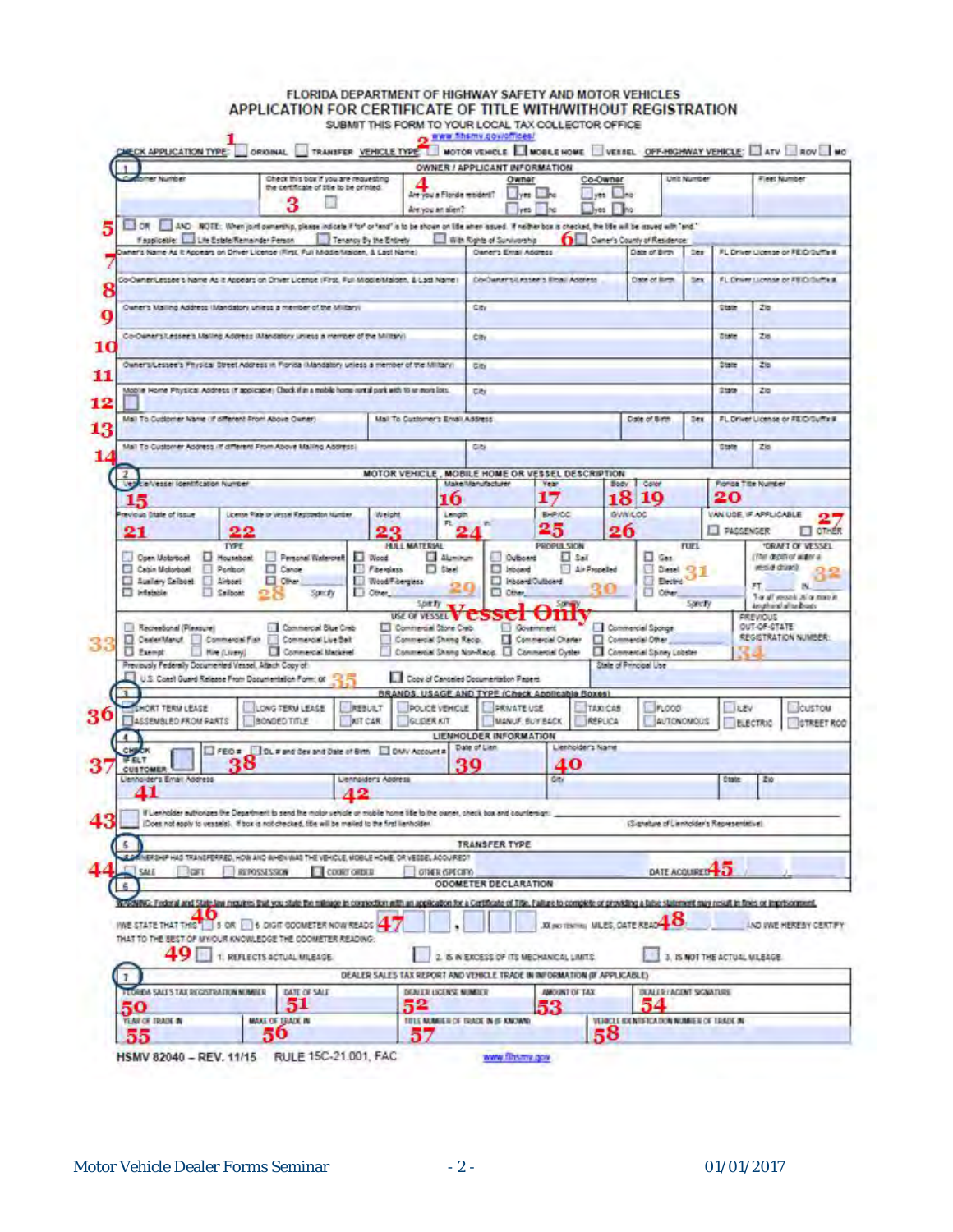|                                     |                                                                                                                               |                                      | NON REQUIRES A PHYSICAL INSPECTION AND A VERIFICATION OF THE VEHICLE IDENTIFICATION NUMBER <u>(VIN) (OR THE MOTOR NUMBER FOR MOTOR VEHICLES MANUFACTURED</u>                                                                                                                                                                                                                                                                                                                                    |                                                                   |                      |
|-------------------------------------|-------------------------------------------------------------------------------------------------------------------------------|--------------------------------------|-------------------------------------------------------------------------------------------------------------------------------------------------------------------------------------------------------------------------------------------------------------------------------------------------------------------------------------------------------------------------------------------------------------------------------------------------------------------------------------------------|-------------------------------------------------------------------|----------------------|
| TITLED IN FLORIDA.                  |                                                                                                                               |                                      | PRIOR TO 1860 OF THE MOTOR VEHICLE DESCRIBED ON THIS FORM BY A LICENSED DEALER, FLORIDA NOTARY PUBLIC, POLICE OFFICER, OR FLORIDA DIVISION OF MOTOR VEHICLES<br>EMPLOYEE OR TAX COLLECTOR EMPLOYEE. IF THE VIN IS VERIFIED BY AN OUT OF STATE MOTOR VEHICLE DEALER, THE VERIFICATION MUST BE SUBMITTED ON THEIR LETTERHEAD<br>STATIONERY, COMPLETE THIS SECTION ON ALL USED MOTOR VEHICLES, INCLUDING TRAILERS, (WITH ABBREVIATION OF "TL" WITH A WEIGHT OF 2.000 POUNDS OR MOREI NOT CURRENTLY |                                                                   |                      |
|                                     |                                                                                                                               |                                      | ), the undersigned, berify that I have physically inspected the above described vehicle and find the vehicle identification number to be: $\,59$                                                                                                                                                                                                                                                                                                                                                |                                                                   |                      |
| 60                                  |                                                                                                                               |                                      | 62                                                                                                                                                                                                                                                                                                                                                                                                                                                                                              | <b>Control or Manufacturers received</b>                          |                      |
| DATE                                |                                                                                                                               | SIGNATURE                            |                                                                                                                                                                                                                                                                                                                                                                                                                                                                                                 | <b>PRINTED NAME</b>                                               |                      |
|                                     | Lea Enforcement Officer or Florida Dealer/Agency Name                                                                         |                                      | Bedge # or Florida Dealer # 04                                                                                                                                                                                                                                                                                                                                                                                                                                                                  |                                                                   | Notary Stems or See! |
|                                     |                                                                                                                               |                                      |                                                                                                                                                                                                                                                                                                                                                                                                                                                                                                 |                                                                   |                      |
| FL DMVITux Collector Employee       |                                                                                                                               |                                      | Florida Compliance Examiner/Inspector Badge or D Number                                                                                                                                                                                                                                                                                                                                                                                                                                         |                                                                   |                      |
| COMMESSONED NAME OF FLORIDA NOTARY: | (Print, Type or Diamo)                                                                                                        |                                      | <b>NOTARYS SIGNATURE</b>                                                                                                                                                                                                                                                                                                                                                                                                                                                                        |                                                                   |                      |
|                                     |                                                                                                                               |                                      | SALES TAX EXEMPTION CERTIFICATION                                                                                                                                                                                                                                                                                                                                                                                                                                                               |                                                                   |                      |
|                                     | SEEN PURCHASED AND IS EXEMPT FROM THE GALES TAX IMPOSED BY CHAPTER 212, FLORIDA STATUTES, BY:                                 |                                      | THE PURCHASE OF A RECREATIONAL VEHICLE TO BE OFFERED FOR RENT AS LIVING ACCOMMODATIONS DOES NOT OUALIFY FOR DISMETION. 1 CERTIFY THE RECREATIONAL VEHICLE, MOSKA HOME OR VESSEL DESCREED HAS                                                                                                                                                                                                                                                                                                    |                                                                   |                      |
|                                     |                                                                                                                               |                                      |                                                                                                                                                                                                                                                                                                                                                                                                                                                                                                 | COVELMER'S CERTIFICATE OF EXEMPTION NUMBER                        |                      |
|                                     | OSE AVROVABLE STATE ASSAGES, COUNTIES, ETC.) HOLDS VALID EXEMPTION CERTIFICATE                                                |                                      |                                                                                                                                                                                                                                                                                                                                                                                                                                                                                                 |                                                                   |                      |
|                                     | A U MOTOR VEHOLE U MOBLE HOME I VEDDEL WALL BE USED EXCLUSIVELY FOR RENTAL                                                    |                                      |                                                                                                                                                                                                                                                                                                                                                                                                                                                                                                 |                                                                   |                      |
|                                     |                                                                                                                               |                                      |                                                                                                                                                                                                                                                                                                                                                                                                                                                                                                 | <b>SALES TAX REGISTRATION NUMBER</b>                              |                      |
|                                     |                                                                                                                               |                                      | I hereby certify that nemership of the motor vehicle, mobile home or vessel described on this application, is not subject to Florida Sales and the Tax for the Itsilowing musee. [1] event was a [1] event was a                                                                                                                                                                                                                                                                                |                                                                   |                      |
| JONIGROE DECREE                     |                                                                                                                               |                                      | TRANSFER BETWEEN A MARRIED COUPLE EVEN TRADE OR TRADE DOWN (State the facts of the even trade or trade down and the transferor information, including                                                                                                                                                                                                                                                                                                                                           |                                                                   |                      |
| <b>SRET OTHER: (EXPLAIN)</b>        |                                                                                                                               |                                      |                                                                                                                                                                                                                                                                                                                                                                                                                                                                                                 | the transferor's name and address, below under "Other: Explain.") |                      |
| 10                                  |                                                                                                                               |                                      | REPUSALS SOUNDED AREA DON                                                                                                                                                                                                                                                                                                                                                                                                                                                                       |                                                                   |                      |
|                                     | CKED, THE FOLLOWING CERTIFICATIONS ARE MADE BY THE APPLICANT:                                                                 |                                      |                                                                                                                                                                                                                                                                                                                                                                                                                                                                                                 |                                                                   |                      |
|                                     | KED, THE FOLLOWING CERTIFICATIONS ARE MADE BY THE APPEICANT:<br>I CERTIFY THAT THE CERTIFICATE OF TITLE IS LOST OR DESTROYED. |                                      | I AM REQUESTING THAT AN ORIGINAL CERTIFICATE OF REPOSSESSION BE ISSUED FOR THE MOTOR VEHICLE OR MOBILE HOME IN LIEU OF A TITLE (REPOSSESSION).<br>I AM REQUESTING THAT A DUPLICATE CERTIFICATE OF REPOSSESSION BE ISSUED FOR THE MOTOR VEHICLE OR MOBILE HOME, AS THE ORIGINAL HAS BEEN LOST OR DESTROVED<br>NON-USE AND OTHER CERTIFICATIONS.<br>THE VEHICLE IDENTIFIED WILL NOT BE CPERATED ON THE STREETS AND HIGHWAYS OF THIS STATE UNTIL PROPERLY REGISTERED.                              |                                                                   |                      |
| OTHER: IEXPLAIN)                    | THE VESSEL IDENTIFIED WILL NOT BE OPERATED ON THE WATERS OF THIS STATE UNTIL PROPERLY REGISTERED.                             |                                      | APPLICATION ATTESTMENT AND SIGNATURES.                                                                                                                                                                                                                                                                                                                                                                                                                                                          |                                                                   |                      |
|                                     |                                                                                                                               |                                      | LLY INSPECTED THE ODDMETERIVIN AND FURTHER AGREE TO DEFEND THE TITLE AGAINST ALL CLAIMS. (More than one form HSMV 82040 may be used for additional signal                                                                                                                                                                                                                                                                                                                                       |                                                                   |                      |
|                                     |                                                                                                                               |                                      | 74 UNDER PENALTIES OF PERJURY, I DECLARE THAT I HAVE READ THE FOREGOING DOCUMENT AND THAT THE FACTS STATED IN IT ARE TRUE.                                                                                                                                                                                                                                                                                                                                                                      |                                                                   |                      |
| 75                                  |                                                                                                                               |                                      | 76                                                                                                                                                                                                                                                                                                                                                                                                                                                                                              |                                                                   |                      |
|                                     | SIGNATURE OF APPLICANT (OWNER)                                                                                                | <b>Date</b>                          |                                                                                                                                                                                                                                                                                                                                                                                                                                                                                                 | SIGNATURE OF APPLICANT (CO-OWNER)                                 | Date                 |
| $-13$                               |                                                                                                                               |                                      | RELEASE OF SPOUSE OR HEIRS INTERES                                                                                                                                                                                                                                                                                                                                                                                                                                                              |                                                                   |                      |
|                                     | The undergraved person(s) state(s) as follows: That                                                                           |                                      |                                                                                                                                                                                                                                                                                                                                                                                                                                                                                                 | died on.                                                          |                      |
|                                     |                                                                                                                               |                                      | (Name of Deceaseal)                                                                                                                                                                                                                                                                                                                                                                                                                                                                             |                                                                   | (Date)               |
| testate (with a will)               |                                                                                                                               |                                      | intestate (without a will) and left the surviving heir(s) named below.                                                                                                                                                                                                                                                                                                                                                                                                                          |                                                                   |                      |
|                                     | When applicable, the heir(s) (named below) gettifies that the certificate of title is lost or destroyed.                      |                                      |                                                                                                                                                                                                                                                                                                                                                                                                                                                                                                 |                                                                   |                      |
|                                     |                                                                                                                               |                                      | UNDER PENALTIES OF PERJURY. I DECLARE THAT WAVE READ THE FOREGOING DOCUMENT AND THAT THE FACTS STATED IN IT ARE TRUE.                                                                                                                                                                                                                                                                                                                                                                           |                                                                   |                      |
|                                     | Print or Type Name of Spouse, Co-owner or Heiris)                                                                             |                                      | a then and furn reside's fictivity may be used for additional elements of                                                                                                                                                                                                                                                                                                                                                                                                                       | Signature of Spouse, Co-Owner or Helico.                          |                      |
|                                     |                                                                                                                               |                                      |                                                                                                                                                                                                                                                                                                                                                                                                                                                                                                 |                                                                   |                      |
|                                     |                                                                                                                               |                                      |                                                                                                                                                                                                                                                                                                                                                                                                                                                                                                 |                                                                   |                      |
|                                     |                                                                                                                               |                                      |                                                                                                                                                                                                                                                                                                                                                                                                                                                                                                 |                                                                   |                      |
|                                     | heir(s) at law. legalee(s), devinee(s), or otherwise to the aforesaid motor vehicle, mobile home or vessal to:                |                                      | That at the time of death the decedent was currer of the motor vehicle, mobile home or vessel described in section 2 of this form. The person(s) signing expressive leases all of his herliber hight, life, interest and plaim                                                                                                                                                                                                                                                                  |                                                                   |                      |
|                                     |                                                                                                                               |                                      |                                                                                                                                                                                                                                                                                                                                                                                                                                                                                                 |                                                                   |                      |
|                                     |                                                                                                                               | Name of Applicant(s) (Print or Type) | RESIDENTS OF FLORIDA AND ALL VESSEL OWNERS, RESIDING IN FLORIDA OR OUT OF STATE, SHOULD SUBMIT THIS FORM AND ALL REQUIRED DOCUMENTATION TO                                                                                                                                                                                                                                                                                                                                                      |                                                                   |                      |
| PROCESSING.                         |                                                                                                                               |                                      | A LOCAL FLORIDA TAX COLLECTOR'S OFFICE OR THE FLORIDA TAX COLLECTOR'S OFFICE LOCATED IN THE APPLICANT'S COUNTY OF RESIDENCE FOR                                                                                                                                                                                                                                                                                                                                                                 |                                                                   |                      |

# **Section 1 Owner/Applicant Information**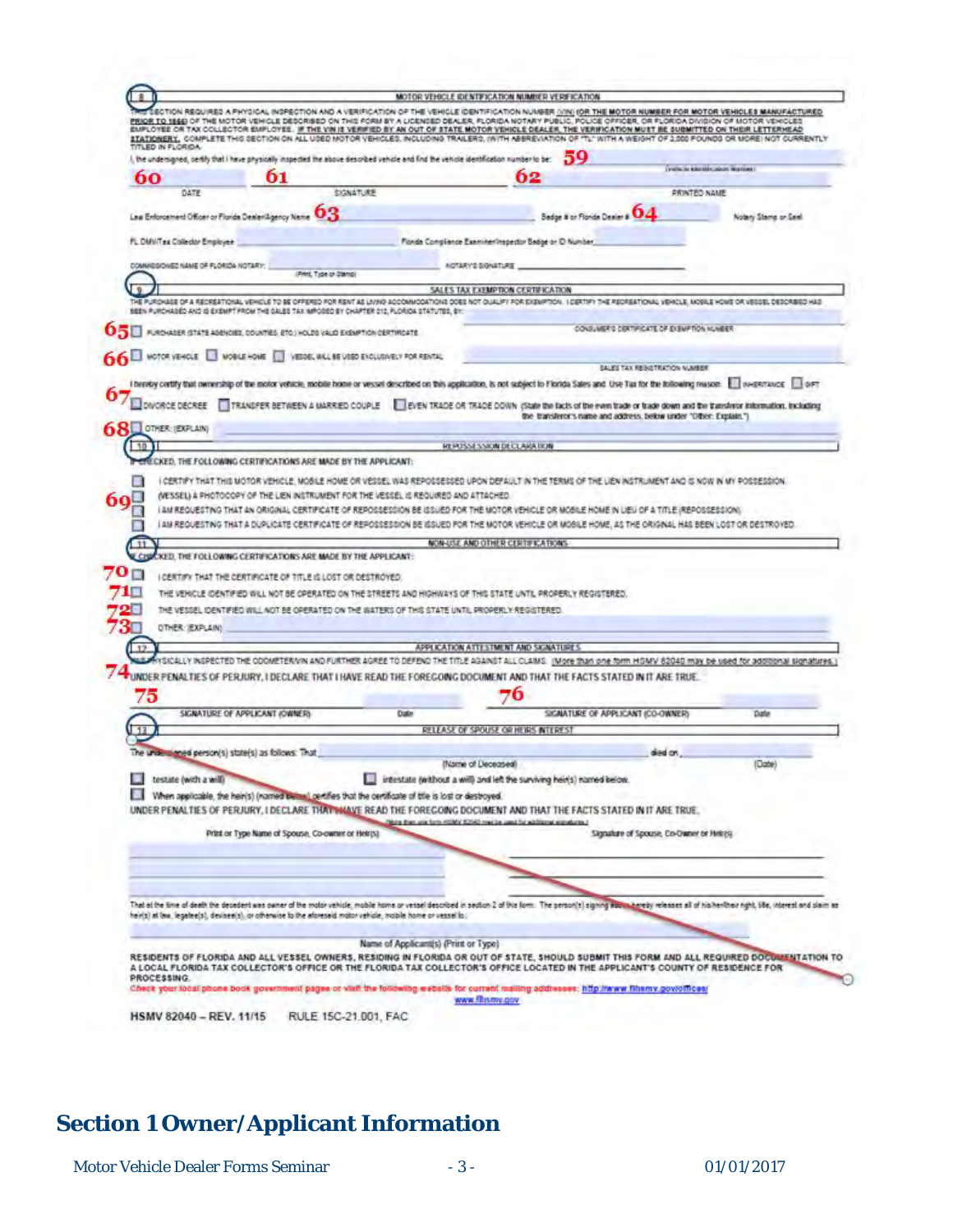#### *This is the personal information section*.

#### **1 Application Type** *(check the appropriate box)*

Is it an **original**- MCO or out of state title becoming a FL title for the first time? Or, is it a current Florida title and you're just **transferring** ownership?

**2 Vehicle Type** *(check the appropriate box)*

 Off-Highway Vehicle (ATV) Motor Vehicle (This includes: Trailers and Motorcycles) Mobile Home Vessel

#### **3 Check this box if you are requesting the title to be printed**

 This is if you are requesting a paper title as opposed to an electronic title.  *\*\*\* This choice will affect the fees you charge\*\*\** 

**4 Are you a Florida resident/Are you an alien?** *(check the appropriate boxes)* These boxes apply to both the owner and co-owner (if applicable).

#### **5 "OR" / "AND"** *(check the appropriate box)*

How do your customers want their names joined; the conjunction "or" or "and"? **OR**- requires only one signature for future title transactions **AND**- requires all signatures for future title transactions

#### **\*\*\*\*If no conjunction is chosen, we will enter "AND" when processing\*\*\*\***

#### **6 Owner's County of Residence**

Where do they claim residency? This is for sales tax purposes.

#### **7 Owner's name**

 Please complete this row completely with: *Owner's name Owner's e-mail address (optional) Owner's DOB Owner's Sex Owner's Florida Driver License number*\*

*\*If your customer does not have a Florida Driver License number, remember to include a copy of their Identification with your work.* 

If your customer is a business, remember to include the appropriate business information

#### **8 Co-Owner's name**

 All of the information included with Owner (#7) should be included for the co-owner as well.

#### **9 Owner's Mailing Address**

This is a mandatory field. The information should be taken from the Driver License.

#### **10 Co-Owner's Mailing Address**

Motor Vehicle Dealer Forms Seminar  $-4 -$  01/01/2017 If the co-owner shares the same address as the owner SAA (**S**ame **A**s **A**bove)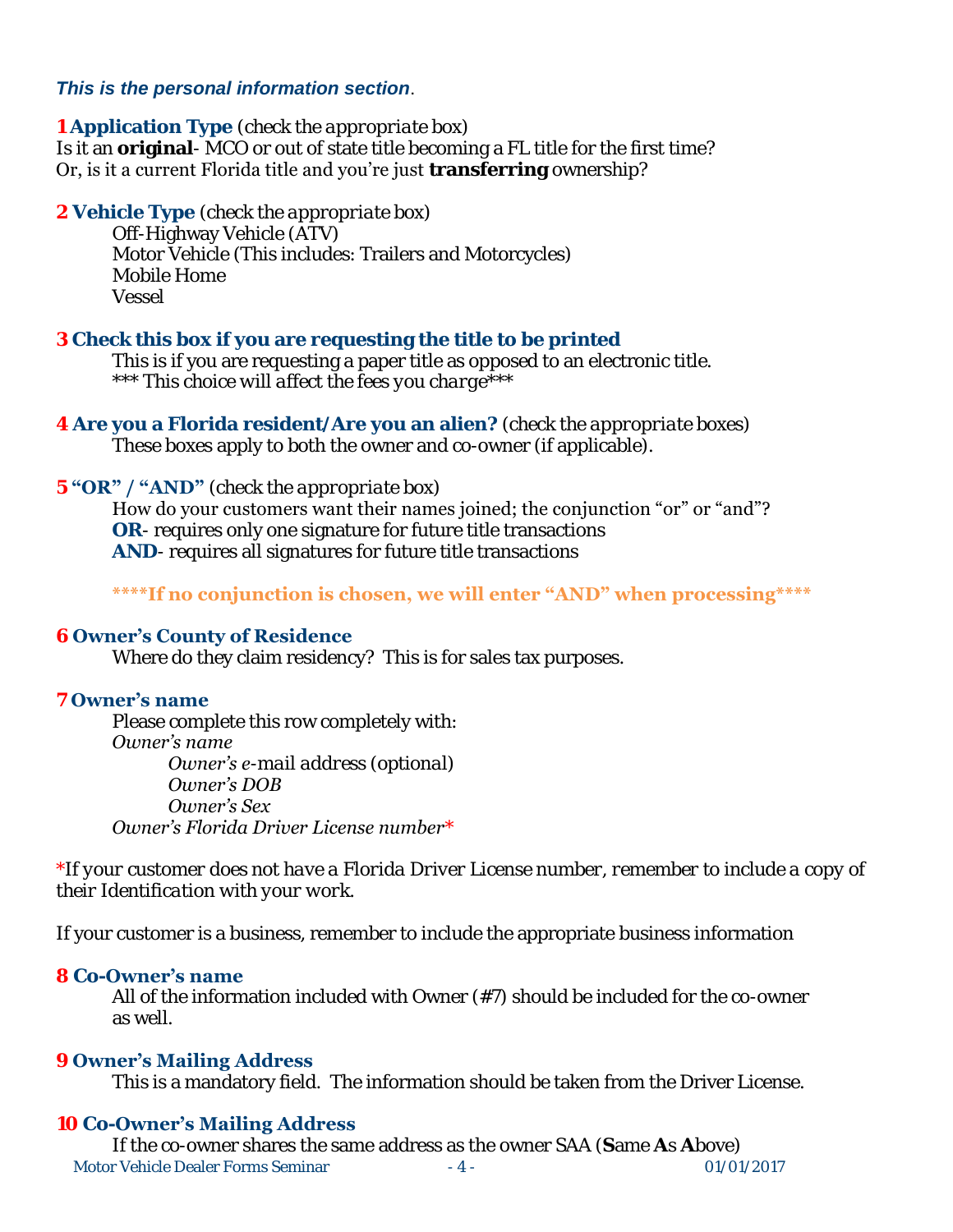can be entered.

#### **11 Owner's Physical Address**

 This is also mandatory. If the mailing address and physical address are the same, SAA can be entered. We want to know the physical address of the Mobile Home. If this situation doesn't Apply to you, leave it blank.

#### **12 Mobile Home Physical Location**

We want to know the physical address of the Mobile Home. If this situation doesn't Apply to you, leave it blank.

#### **13 Mail to Customer Name**

If your customer wants the title mailed to a different person, complete this row.

#### **14 Mail to Customer Address**

If your customer wants the title mailed to a different address, complete this row. If your customer wants the title mailed to a different person, complete this row.

# **Section 2 Motor Vehicle, Mobile Home Or Vessel Description**

#### **15 Vehicle / Vessel Identification Number**

Enter either the 17 digit VIN or the 12 digit **H**ull **I**dentification **N**umber (HIN).

#### **16 Make / Manufacturer**

Enter the Make or the Manufacturer information here.

#### **17 Year**

Enter the Year of the Vehicle/Vessel.

#### **18 Body**

 If this is a Vessel **VS** goes here. If this is a Mobile Home, **MH** goes here.

#### **19 Color**

 Enter the color for Motor Vehicles. Think "primary colors"…what color does it look like?

#### **20 Florida Title Number**

If applicable, enter the Florida Title Number.

#### **21 Previous State of Issue**

If the title you are submitting is from another state, please write that state's abbreviation in this space.

#### **22 License Plate or Vessel Registration Number**

Motor Vehicle Dealer Forms Seminar - 5 - 01/01/2017 **If this is for a Motor Vehicle:** Enter the plate number to transfer. If there is no plate to transfer enter the word, "NEW."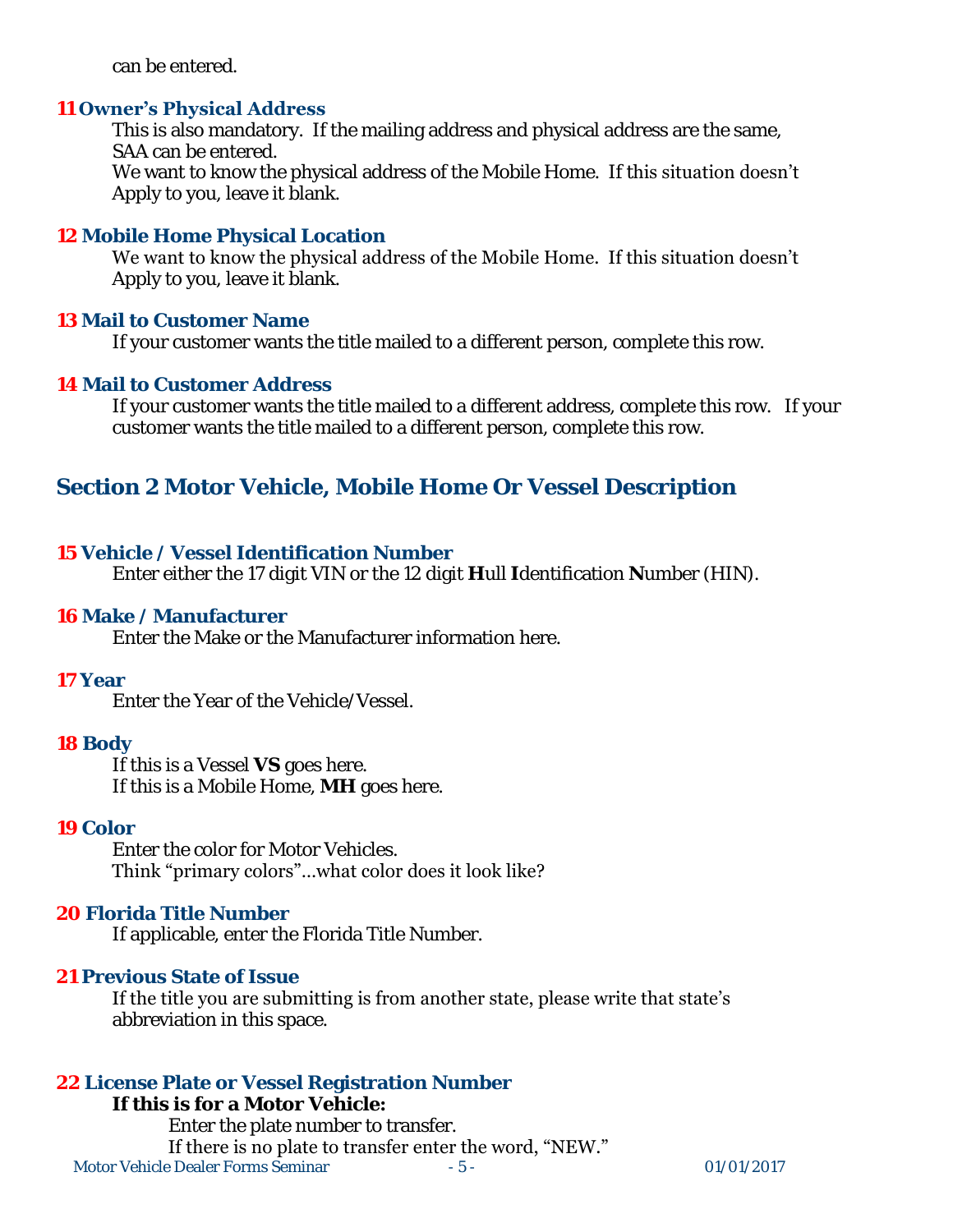Tell us whether you want it renewed for 1 or 2 years. If you want a specialty plate, enter that info here.

**If this is for a Vessel:** 

Enter the FL number.

Tell us whether you want it renewed for 1 or 2 years.

#### **23 Weight**

 This is a required field. If you have a FL title, the weight will be shown on the face of the title. If you have an Out of State title, please provide the weight- we cannot process the title without the weight.

### **24 Length**

For Vessels and Mobile Homes. Provide the length in Feet and Inches- not just Inches.

## **25 BHP/CC**

This field is for Motorcycles and Mopeds. Please enter the **CCs.**

## **26 GVW/LOC**

GVW stands for **G**ross **V**ehicle **W**eight and is for Trucks with an empty weight over 5000 pounds. The **owner** is required to declare the GVW. LOC stands for the Location Code of a Mobile Home.

#### **27 Van Use, If Applicable**

If the motor vehicle is a van, check the appropriate box. If it is a cargo van, and The empty weight is over 5000 pounds, the **owner** will have to declare a GVW (see #12)

#### *Fields 28 – 35 are specifically for Vessels:*

#### **28 Type** *(check the appropriate box)*

This field is for vessels. What type of vessel is it?

#### **29 Hull Material** *(check the appropriate box)*

This field is also for vessels. What is the hull material?

#### **30 Propulsion** *(check the appropriate box)*

This field is also for vessels. What kind of motor does the vessel have?

#### **31 Fuel** *(check the appropriate box)*

This field is for vessels. What kind of fuel does the vessel use?

#### **32 Draft of Vessel**

If the vessels is 26 feet or longer, draft feet or inches needs to be entered here.

#### **33 Use of Vessel** *(check the appropriate box)*

Will the new owner register the vessel as pleasure or commercial?

#### **34 Previous Out of State Registration Number**

 If the title you are submitting is an Out of State title, please list the prior registration number in this area.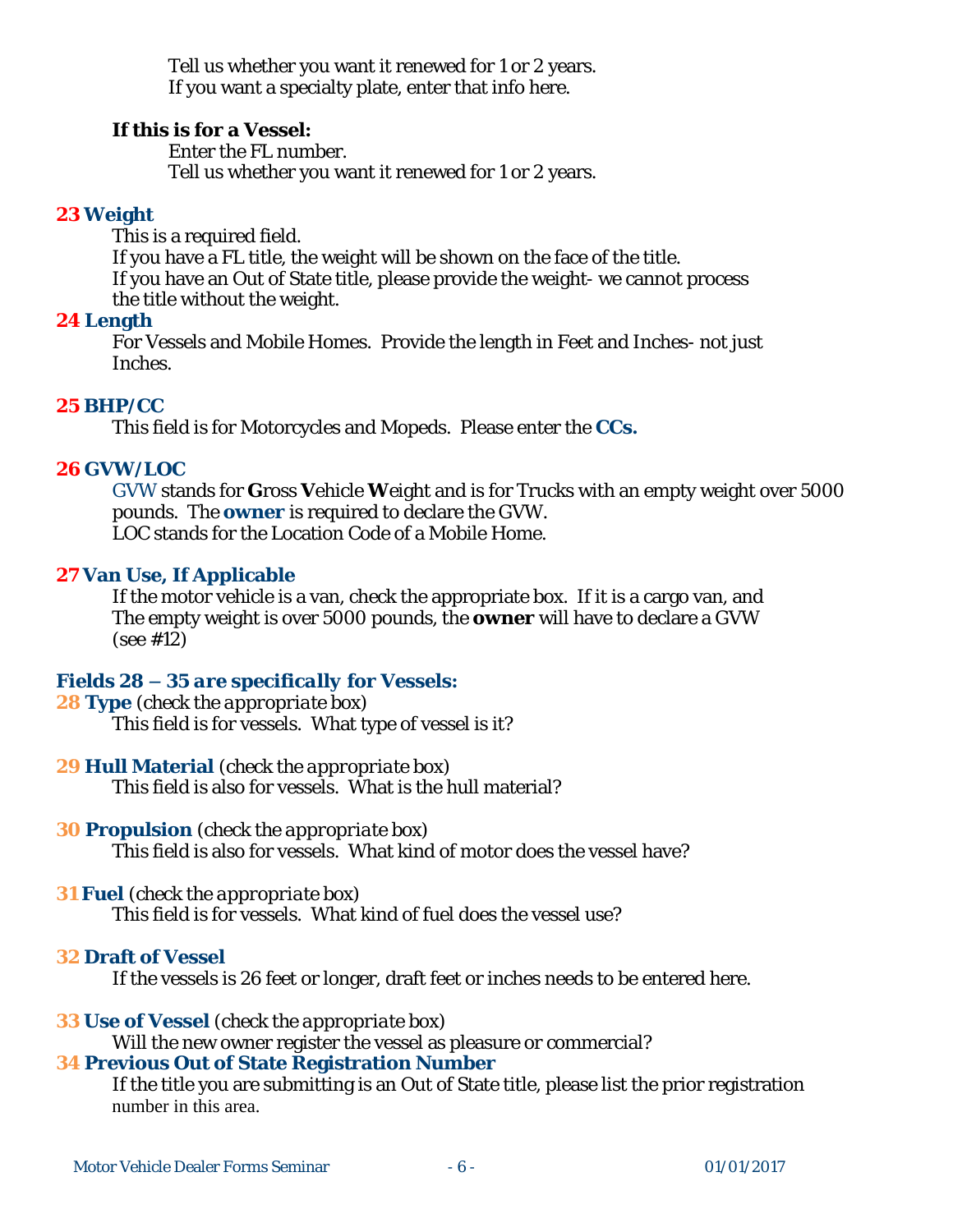#### **35 Previously Federally Documented Vessel** *(check the appropriate box)*

If the vessel was previously documented and is coming out of documentation, attach the supporting paperwork.

## **Section 3 Brands, Usage and Type and Section 4 Lienholder Information**

#### **36 Check all applicable boxes**

If the vehicle is branded, check the appropriate boxes in this section. Also, what is the "use" of the vehicle or vessel…is it being leased or is it private?

# **Section 4 Lienholder Information**

If your customer has a lienholder on this vehicle, that information goes in this area.

#### **37 Verify if ELT Customer**

Some lienholders have "signed up" to have their titles held electronically. This means they do not want a paper title printed and mailed to them. They want an electronic version. Be sure to check the ELT list to see if your customer's lienholder wants an electronic title.

#### **38 FEID#, DL#, or DMV Account#**

If the lienholder is on the ELT list, their DMV Account  $#$  and FEID  $#$  will also show on the ELT list.

If the lienholder is not on the ELT list, please provide their  $FED \neq in$  this field.

#### **39 Date of Lien**

Insert the date of the lien in this field.

#### **40 Lienholder's Name**

Insert the Lienholder's name in this field.

#### **41 Lienholder's e-mail Address**

If you have that information it can be entered here. If not, it's ok if you leave it blank.

#### **42 Lienholder's Address**

Please complete this section with the Lienholder's address.

#### **43 Lienholder Authorization to have the Title Mailed to the Customer**

Florida is a non-title-holding state. This means that titles with liens are sent to the lienholder. The lienholder can authorize the title to be sent to the owner by checking this box (except for vessels) and signing in the signature area next to it.

## **Section 5 Transfer Type and Section 6 Odometer Disclosure**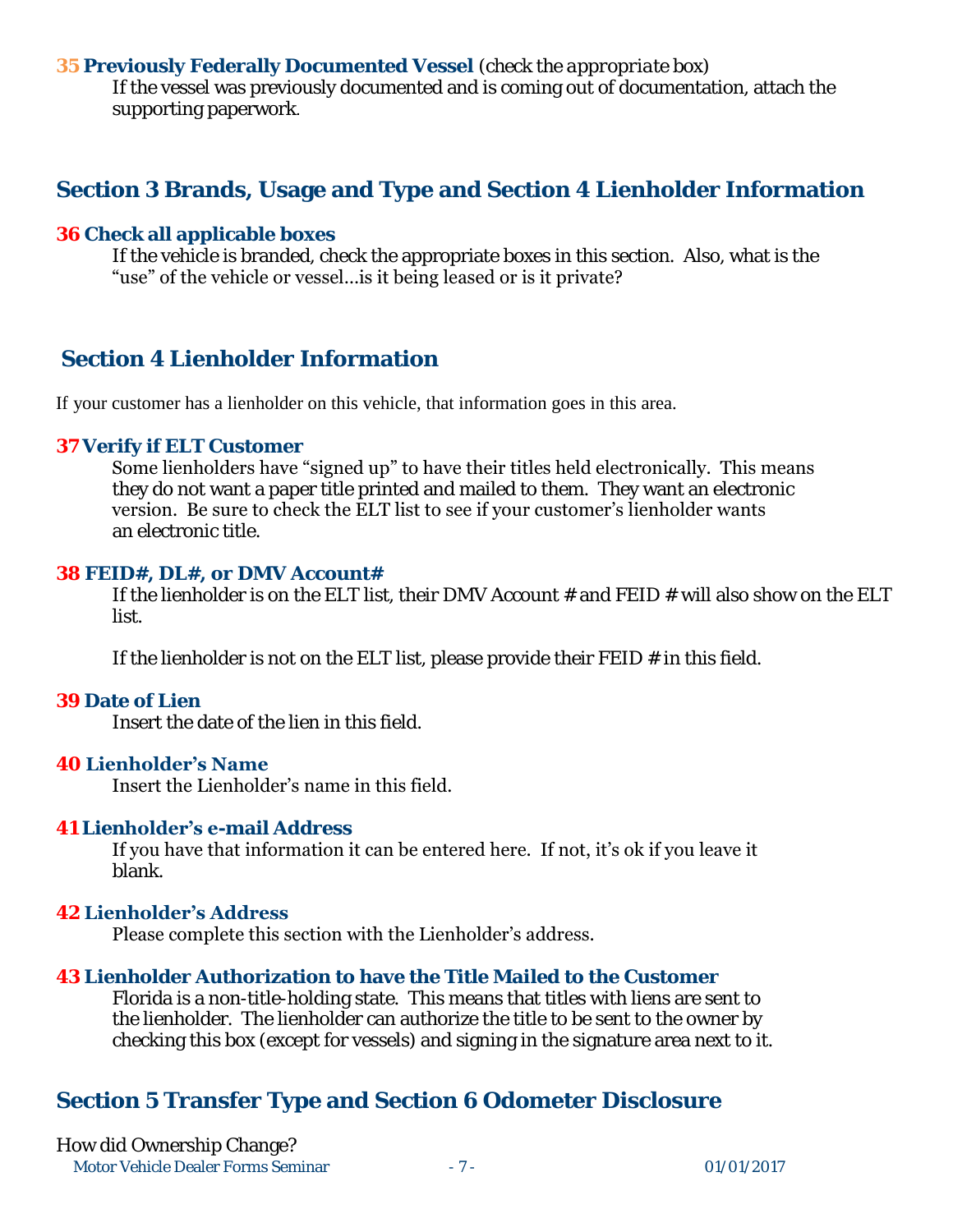#### **44 How Was the Vehicle/Vessel/Mobile Home Acquired?** (check the appropriate box) Sale, gift, repossession, court order, other.

#### **45 Date Acquired**

Enter the Date of Sale in this section.

## **Section 6 Odometer Declaration**

The odometer reading, date, and certification go in this area.

**46 5 or 6 Digit Odometer** (check the appropriate box) Does the odometer have 5 digits for the reading or 6?

Hint- digital odometers usually are 6 digits.

#### **47 Odometer Declaration**

 Place the odometer reading in these boxes. If the odometer is exempt, place the word "EXEMPT" in the boxes.

#### **48 Date**

Enter the date the odometer reading is being recorded.

#### **49 Attestment**

 Check the applicable box. Is the odometer reading: Actual In Excess Not Actual

# **Section 7 Sales Tax Report and Vehicle Trade in Information**

In this section, sales tax collected is recorded. Double check that the amount of sales tax reported here matches the amount of sales tax reported on the title. Additionally, this is where any trade in information is recorded.

#### **50 Florida Sales Tax Registration Number**

Enter your sales tax ID number here.

#### **51 Date of Sale**

Enter the sale date here.

#### **52 Dealer License Number**

Enter your Dealer License number.

#### **53 Amount of Tax**

Enter the amount of sales tax you collected.

#### **54 Dealer/Agent Signature**

Motor Vehicle Dealer Forms Seminar  $-8 -$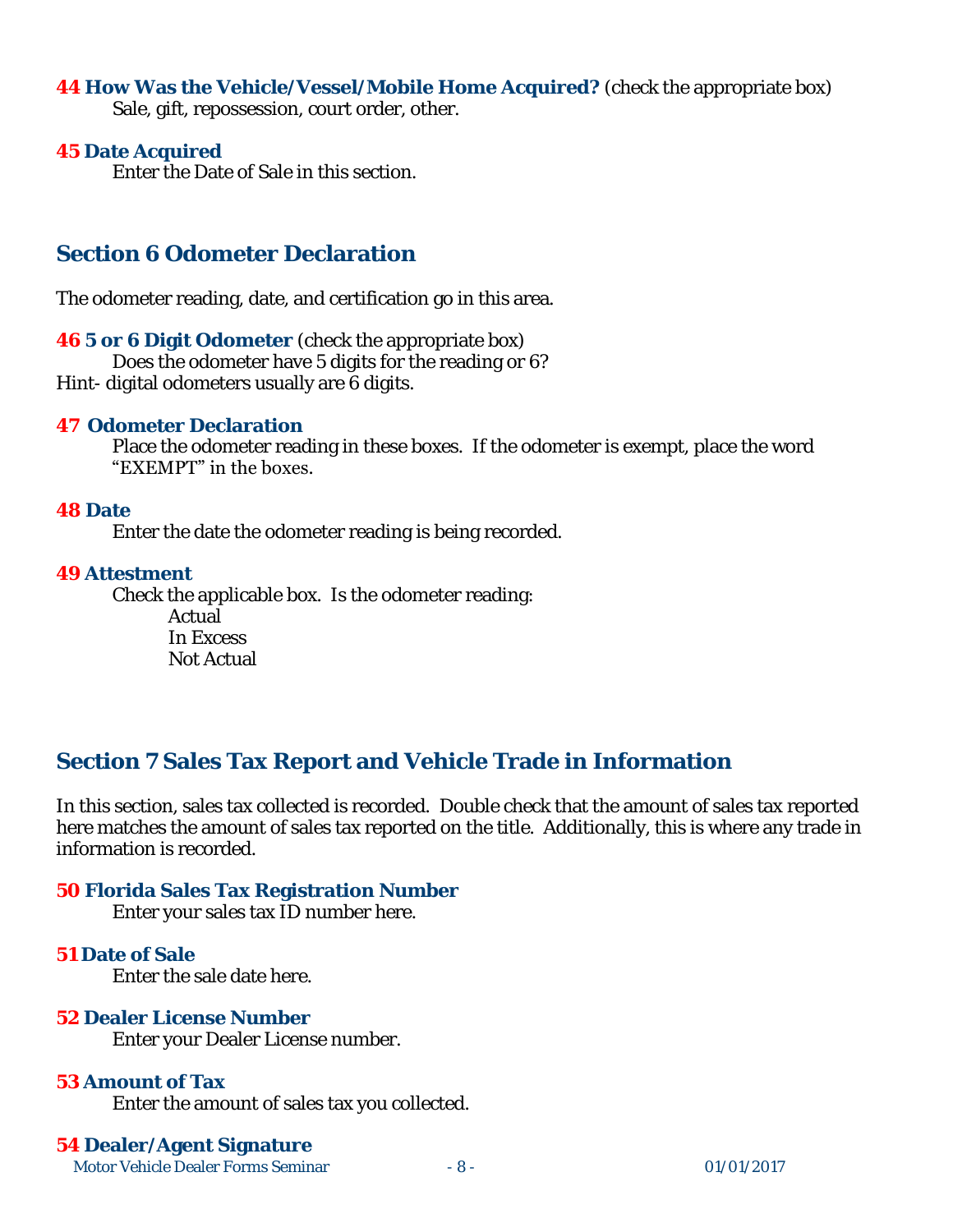An authorized representative from the dealership needs to sign in this section.

#### **55 Year of Trade In**

If a vehicle was traded in, the year of the trade in vehicle goes in this section.

#### **56 Make of Trade In**

If a vehicle was traded in, the make of the trade in vehicle goes in this section.

#### **57 Title Number of Trade In**

If a vehicle was traded in, the title number (if known) goes in this section.

#### **58 Vehicle Identification Number of Trade In**

If a vehicle was traded in, the VIN goes in this section.

# **Section 8 Motor Vehicle Identification Number Verification**

This section is completed for all vehicles that are currently titled in another state.

#### **59 Vehicle Identification Number**

 A physical inspection of the car is necessary to complete this. Physically look at the VIN plate on the vehicle, compare it to the certificate of title and transpose it onto this section.

#### **60 Date**

Enter the date the VIN was verified.

#### **61 Signature**

 The person who verifies the VIN signs in this spot. The person should be a person who works in the dealership.

#### **62 Printed Name**

The printed name of the person who verified the VIN goes here.

# **63 Law Enforcement Officer or Florida Dealer/Agency Name**

The name of your dealership goes here.

#### **64 Badge # or Florida Dealer #**

Your dealer license number goes in this section.

# **Section 9 Sales Tax Exemption Certification**

There will be times when no sales tax is collected. In those situations, utilize this section to tell us why.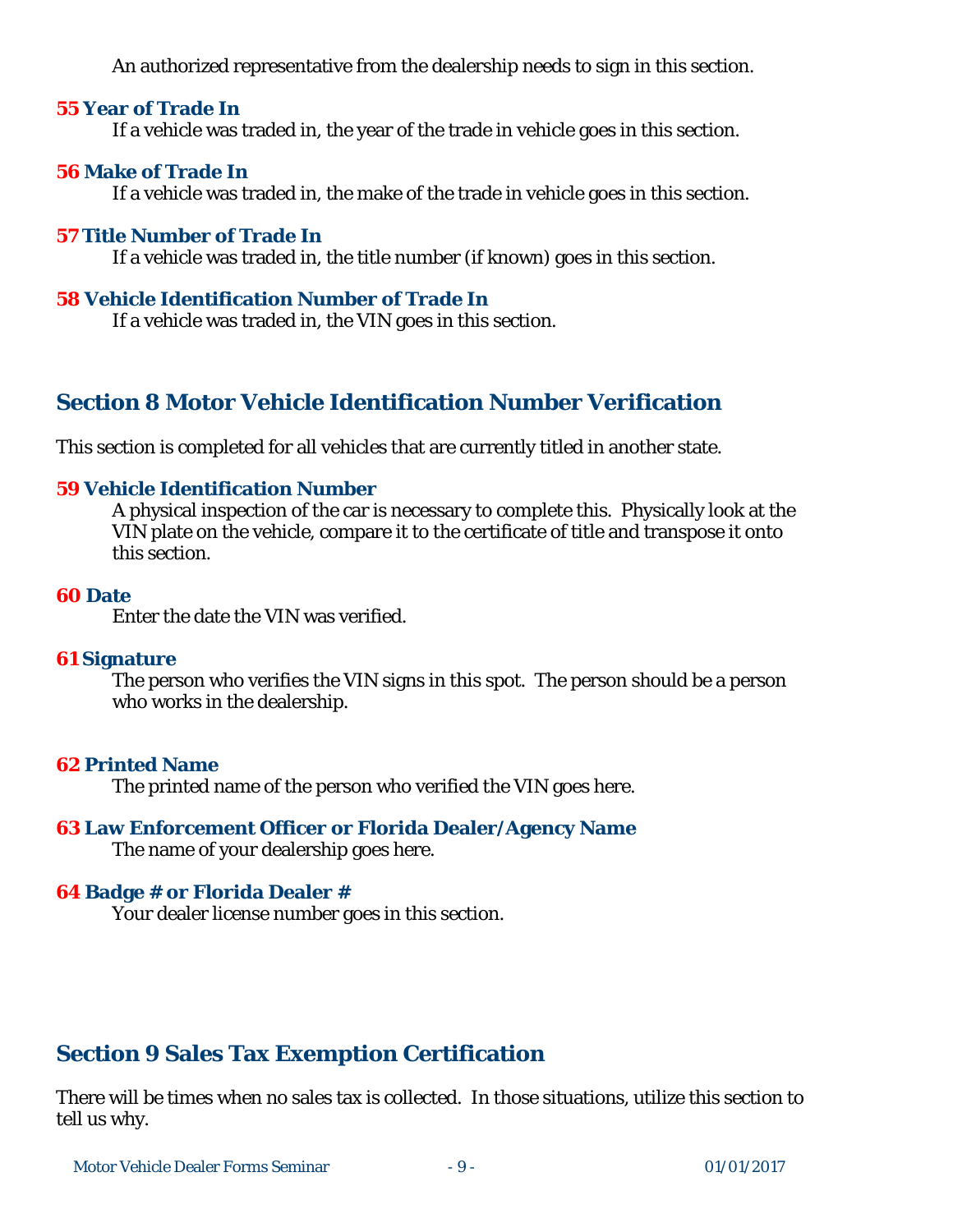#### **65 Purchaser Holds Valid Exemption Certificate**

 Put the Certificate of Exemption Number in this area. Also submit a copy of the exemption certificate.

#### **66 Motor Vehicle/Mobile Home/Vessel Will be Used Exclusively For Rental**

 If the Vehicle/Mobile Home/Vessel will be used for rental, enter the sales tax registration number in this area.

#### **67 The described Motor Vehicle/Mobile Home/Vessel is not subject to Sales or Use Tax**

Inheritance, Gift, Divorce Decree, Transfer Between Husband and Wife, Even Trade or Trade Down. In dealer transactions, the most common scenario is "Even Trade or Trade Down."

#### **68 Other**

 If the reason for 3 is Even Trade or Trade Down, the information of vehicle that was traded gets entered here.

# **Section 10 Repossession Declaration**

If you finance vehicles, mobile homes, or vessels, this section is for the repossession should you need to repossess.

**69 Check the applicable box** 

# **Section 11 Non-Use and Other Certifications**

This section has multiple purposes. Check the applicable box or boxes

- **70 I certify that the Certificate of Title is Lost or Destroyed** This box is checked with certain death case scenarios
- **71 The Vehicle Identified Will Not Be Operated On The Streets And Highways Of This State Until Properly Registered**

This box is checked in the event of a "title only"- no tag is being issued.

\*\*\*\*A temporary tag cannot be issued if this box is checked\*\*\*\*\*

#### **72 The Vessel Identified Will Not Be Operated On the Waters Of This State Until Properly Registered**

This box is checked in the event of a "title only"-no registration is being issued. The FL number still needs to be transferred, but a Non-Use registration will be produced.

#### **73 Other**

Motor Vehicle Dealer Forms Seminar  $-10 -$  01/01/2017 This space can be utilized for 2 things: Name is the same, i.e. "Jim Jones and James Jones are one in the same" Disposal affidavit- A tag is being transferred onto the new vehicle and your